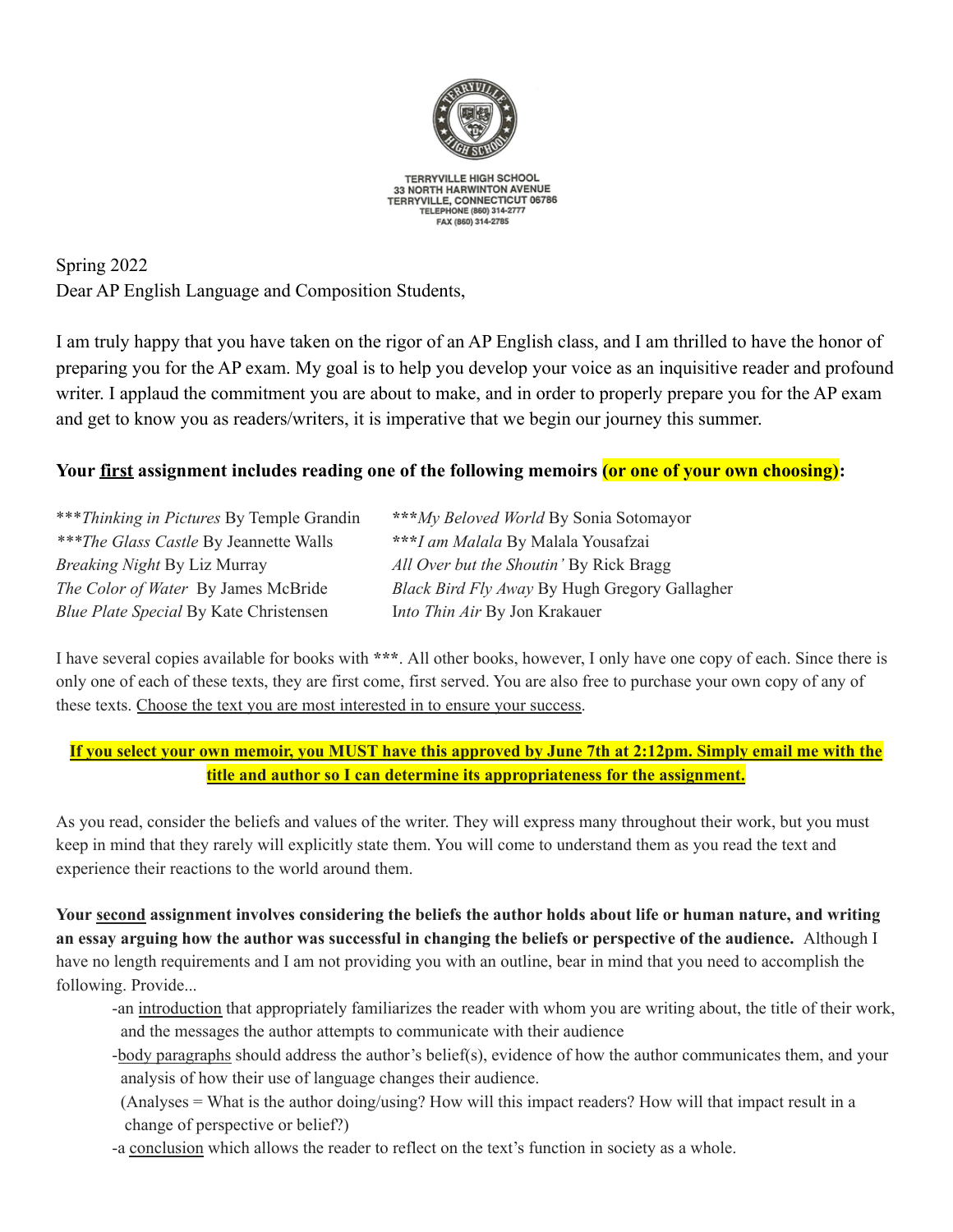# **Consult the following chart of some rhetorical devices you will use this year, as well as in your essay:**

## <http://blog.prepscholar.com/ap-language-and-composition-terms> (On Google Classroom)

As you read, I highly recommend you annotate the text. If the book is not yours, annotate with sticky notes. This will allow you to gather all important details needed as support for your essay. Keep in mind that if you are plugging along in reading, you may see something key you'd like to address in your essay, but have difficulty finding it later without these notes. Don't just look for a device - find a passage that really hits home with you. Note passages that you think are powerful, memorable, shocking, enlightening, etc. Then, you can look at those passages and determine what device is being used. If you try to just search for devices, you'll have difficulty explaining how the author changed you because you weren't personally moved by that passage. But I promise you - any passage you find compelling or moving - the author is definitely doing something specific to make you feel that way!

### **DUE DATES:**

The language analysis associated with your chosen memoir is due on **Friday, August 5th by 11:59pm**

# **\*Required revision, after my feedback has been given, is due August 14th by 11:59pm**

### **You will need to submit to…**

Google Classroom: Class code = mpnhth4 (Please join now, don't wait until our June 1st meeting)

I will be available by email throughout the summer should you have any questions. Please do not hesitate to contact me. I am excited to begin a great new school year with you. Happy reading!

Mrs. Robillard [robillardk@plymouth.k12.ct.us](mailto:robillardk@plymouth.k12.ct.us) Room 213 Terryville High School

SEE ADDITIONAL GUIDANCE REGARDING THE ESSAY IN THE FOLLOWING PAGES